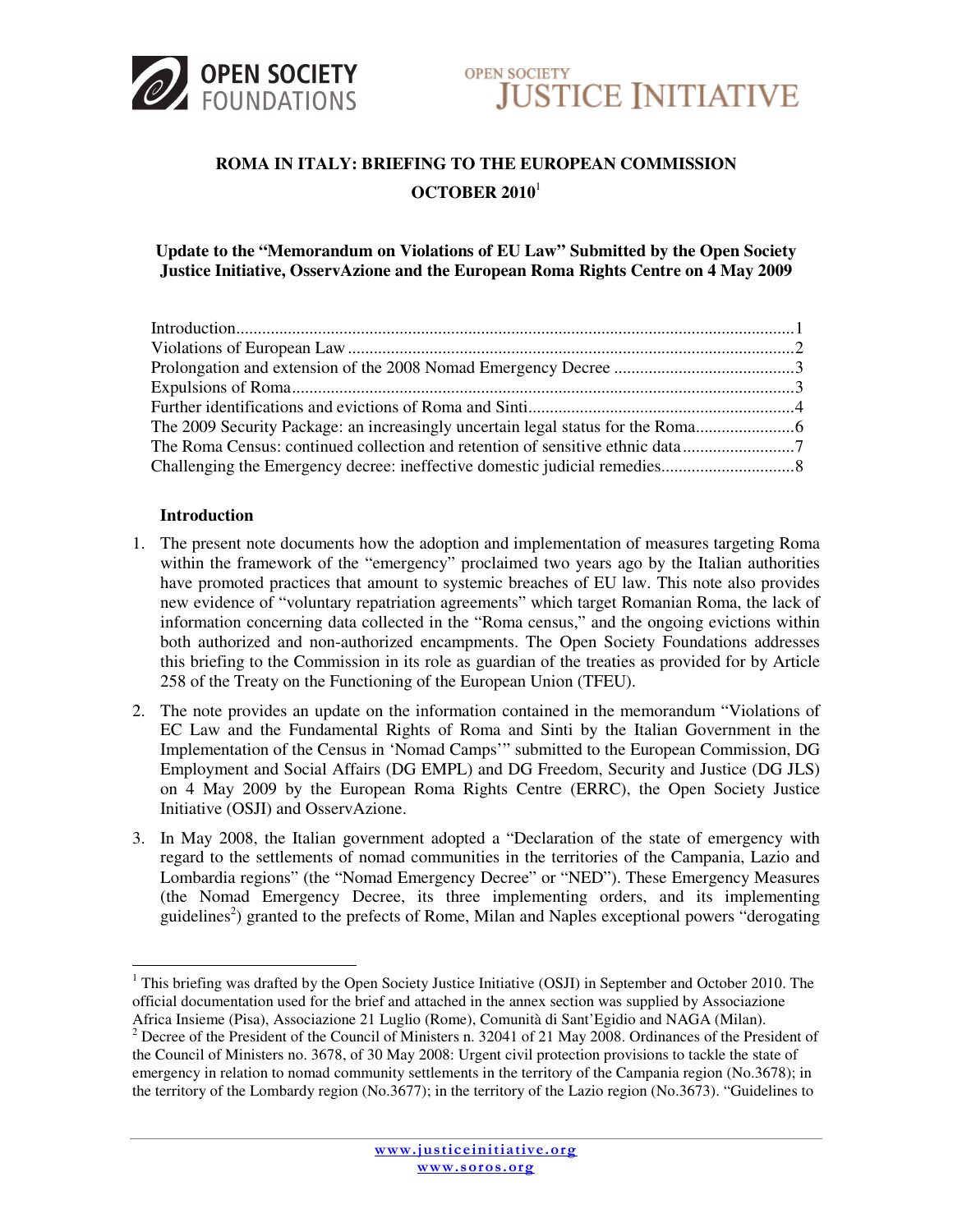from the rules of law in force" to adopt measures targeted, directly or indirectly, at Roma, Sinti and undocumented third country nationals residing in so-called nomad camps. The specific emergency powers included the monitoring of formal and informal camps, identification and census of the people (including minors) who were present there, fingerprinting and taking photos; the expulsion and removal of persons with irregular status; measures aimed at clearing "camps for nomads" and evicting their inhabitants; as well as the opening of new "camps for nomads".

- 4. In 2008, the Italian government created a database containing information only about Roma for the express purpose, among others, of dismantling Roma camps and expelling Roma from the country, in breach of the EU Data Protection Directive which prohibits the processing of sensitive data of a single ethnic group, but the European Commission failed to respond. The prefects to whom the emergency powers were delegated with responsibility for the census have never provided information on the procedures that are available to access or modify personal data collected during the census, nor have they released information on the extent to which the purported objectives for which the census was carried out have been achieved. So far individual applications to access the data collected for the census have not been replied to (see Annex 4 "Personal data applications").
- 5. On 30 September 2010, in announcing that it was considering infringement proceedings against France for measures targeting Romanian Roma, the European Commission stated that it would keep under strict scrutiny the situation of other member states with regard to the treatment of Roma who are EU citizens.

#### **Violations of European Law**

-

- 6. The Memorandum of 4 May 2009 contains an explanation of the way in which the implementation of the Roma census violates both specific directives of EU law and the guarantees of the European Convention on Human Rights and the Charter of Fundamental Rights. In summary, the violations are as follows:
	- *The Data Protection Directive (95/46/EC).* The collation of information on a single ethnic group into a database violates Article 8 which prohibits the processing of sensitive personal data revealing ethnic origin.
	- *The Race Equality Directive (2000/43/EC)*. The Emergency Measures and the manner of their implementation amount to discrimination against the Roma and Sinti minority group – usually and incorrectly defined as "nomads in Italy" – whose mere presence has been singled out and designated as the cause of an emergency situation and target of emergency state action, in breach of Article 2 and Article 3(1)(h) of the Race Equality Directive.
	- *The Freedom of Movement Directive (Directive 2004/38/EC) and Article 18 TFEU.* Repatriations targeted at EU citizens from specific countries (Romania) and specific ethnic groups (Roma) breach the anti-discrimination provisions within the Directive, and amount to discrimination on the basis of nationality and ethnicity. Repatriation contracts signed under threat of eviction amount to forced expulsions in violation of freedom of movement.
	- *Article 8 European Convention on Human Rights (ECHR): Right to Respect for Private life*. The collection of information that reveals a person's ethnic identity violates Article 8 where

implement the President's Ordinances nos. 3676, 3677 and 3678 of 30 May concerning the encampments of nomadic communities in the regions of Campania, Lazio and Lombardia," July 17, 2008.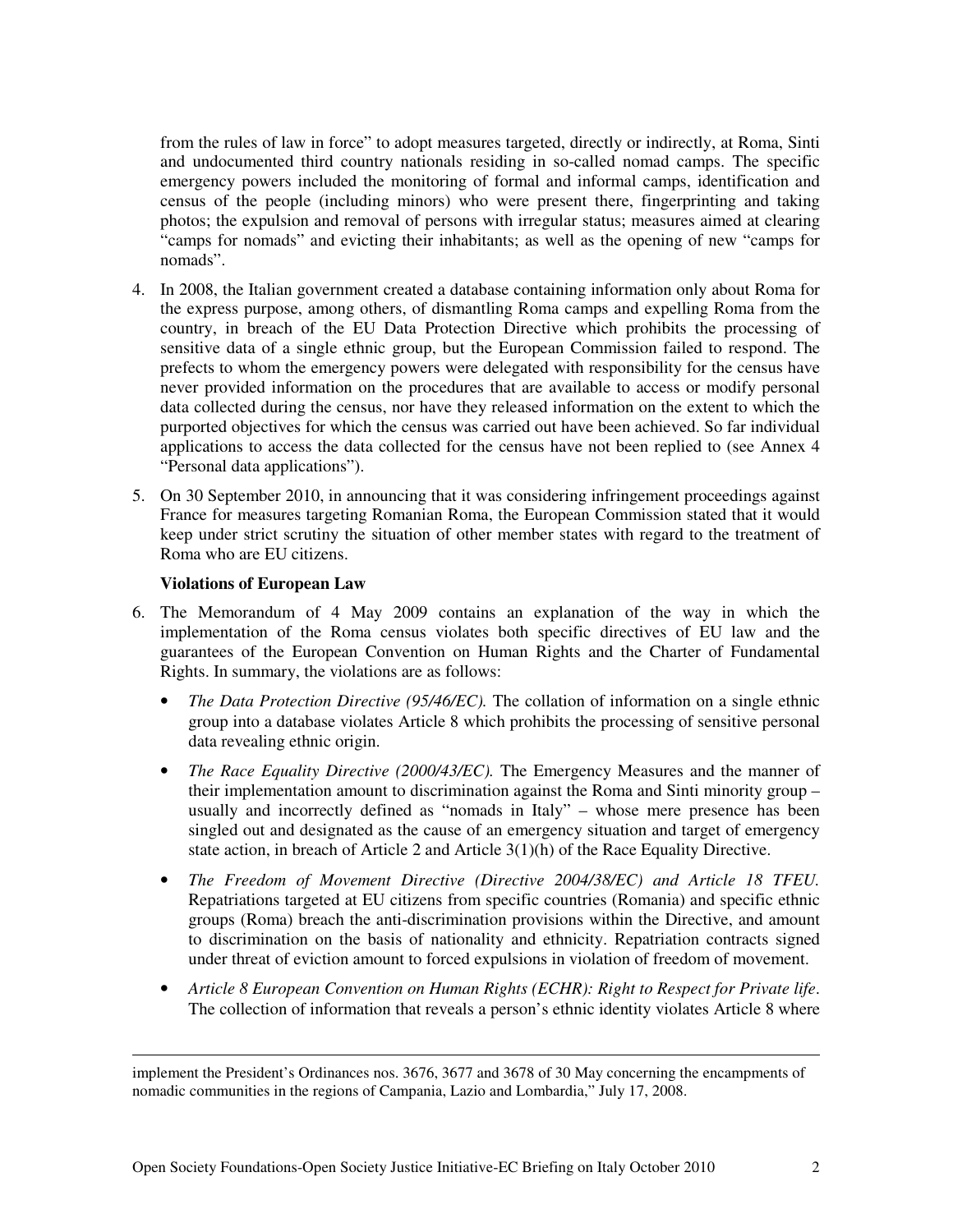there is no justification. The census process in Italy was arbitrary in that it lacked a sufficient legal basis and had no legitimate aim.

• *Discrimination.* This treatment of Roma amounts to a discriminatory violation of Article 8, and is such blatant discrimination as to amount to an affront to human dignity, reaching a level of severity that amounts to degrading treatment in violation of Article 3 ECHR.

## **Prolongation and extension of the 2008 Nomad Emergency Decree**

- 7. The extraordinary powers granted through the Nomad Emergency Decree were due to expire after one year, but on 28 May 2009, they were prolonged for eighteen more months, until 31 December 2010. In addition, the original decrees were amended to cover two new regions: Piedmont and Veneto.<sup>3</sup>
- 8. The prolongation occurred despite the fact that, in spring 2009, the Ministry of the Interior announced the conclusion of the census and published its summary results. According to the Ministry, during the first year of the nomad emergency, 167 encampments were subjected to the census, 124 irregular and 43 regular. Identity checks were performed on 12,346 people, of which 5,436 were minors, and their data were "registered."<sup>4</sup>
- 9. After two full years of "emergency," during which the commissioners were delegated extraordinary powers, there is still no evidence that any of the proposed measures of social assistance and housing – constantly evoked by the government and the commissioners as the objective grounds for the proclamation of the decree – have yet been implemented. While the Ministry of Interior states that 15 to 20 million euro was allocated to each emergency area, there is no information as to whether those funds were received and how they have been used to ameliorate the condition of Roma in Italy. $5$
- 10. Instead of introducing measures to improve the situation of Roma, new restrictive regulations were adopted in both Milan and the Lazio Region (see paragraph 13 below) which severely limited the personal freedoms of Roma residing in authorized camps, by establishing maximum periods of residence in the camps (three years in Milan) and by making it easier for the local authorities to withdraw residence authorizations. This has made it more difficult for Roma families to acquire stable employments or to enrol their children in schools. The regulations also limit the freedom of movement of Roma in the camps, and require them to produce their identity papers to "camp managers" who in the Salone camp in Rome are employed by a private security company.

## **Expulsions of Roma**

11. The decision by France in August 2010 to expel thousands of Roma and to return them to Bulgaria and Romania has lead to a swift response by the Italian Ministry of the Interior, which clearly indicates on its website that it aims to seek permission from the Commission to commence collective deportations of EU citizens who do not have employment.<sup>6</sup> In outlining

4 Ministry of the Interior, *Censimento dei campi nomadi*, 2008:

 $\overline{a}$ <sup>3</sup> Decree of the President of the Council of Ministers n. 38839 of 28 May 2009 and ordinances 3776 and 38841 of 1 June 2009, all published in Official Gazette No. 129 of 6 June 2009.

http://www.interno.it/mininterno/export/sites/default/it/sezioni/sala\_stampa/speciali/censimento\_nomadi/inde x.html

<sup>5</sup> http://roma.repubblica.it/dettaglio/campi-nomadi-ecco-il-piano-13-insediamenti-per-seimila-rom/1686622

<sup>6</sup> http://www.interno.it/mininterno/export/sites/default/it/sezioni/sala\_stampa/notizie/immigrazione/00829\_201 0\_09\_06\_parigi\_seminario.html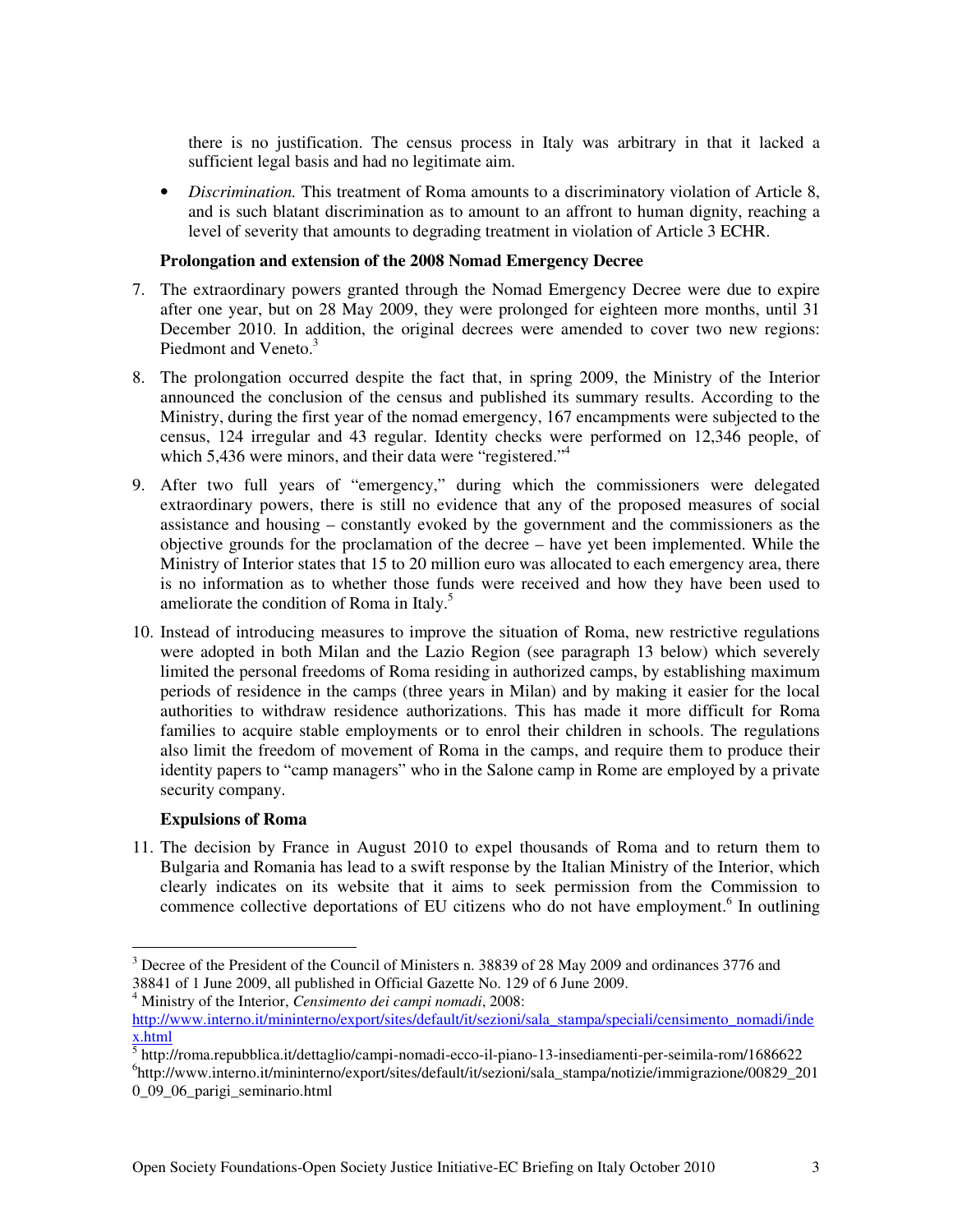his request, Minister of the Interior Roberto Maroni stated that Italy would be "tougher than Sarkozy" and expressed his regret at being unable to expel Roma who were Italian citizens, demonstrating the motive behind the new initiative.<sup>7</sup> "Voluntary" repatriations have already occurred with the local government in Pisa issuing contracts for the "repatriation of Romanian Roma<sup>38</sup> and providing funds for approximately 100 Roma to return to Romania (see annex 1, "Deliberation of the Public Health Agency in Pisa concerning Repatriation Contracts for Romanian Roma").<sup>9</sup> Local NGOs report that those few who did not agree with the contract were evicted from their usual encampments. There are also examples of expulsion orders made outside the context of repatriation contracts, such as a recent example in Milan on 6 October 2010 when the police issued an expulsion order against a Romanian citizen who was arrested for begging (see Annex 6).

## **Further identifications and evictions of Roma and Sinti**

- 12. In spite of the results publicized at the end of the first year of the emergency in May 2009, operations aimed at the identification of people residing in authorized and unauthorized settlements, their eviction, and the closure and clearance of the camps continued during the winter of 2009/2010, both in the five regions concerned by the "nomad emergency" and elsewhere.
- 13. In February 2009, officials in the Lazio region and in Milan used their delegated emergency powers to adopt new regulations which severely limited basic rights of access, residence, and freedom of movement within authorized camps.<sup>10</sup> In Milan, the new regulations introduced a three-year maximum period of residence in the camps threatened the ability of Roma to settle in a particular area, integrate into local communities and pursue stable employment or education.<sup>11</sup>
- 14. In Milan between 1 January 2010 and 31 July 2010 a series of around 70 evictions of authorized and non authorized camps took place which were documented and reported to the UN Special Rapporteur on the Right to Adequate Housing, the Director of the European Union Fundamental Rights Agency, and the Commissioner for Human Rights of the Council of Europe by the Italian NGO "Naga" and ERRC on 5 May 2010.<sup>12</sup> Among these operations, the eviction of the camp of via Rubattino on 19 November 2009 prevented around 40 children from

```
25% are from other EU member states and the remainder are non EU nationals.
```
 $\overline{a}$ 

http://www.interno.it/mininterno/export/sites/default/it/assets/files/16/0845\_regolamento20090205.pdf

<sup>&</sup>lt;sup>7</sup> "If anything, the problem is something else: unlike in France, many Roma and Sinti here have Italian citizenship. They have the right to remain here. Nothing can be done." See Corriere della Sera, "Maroni: giusto espellere i rom Saremo più duri di Sarkozy, La Francia segue la nostra linea dei rimpatri, noi andremo oltre," 21 August 2010. Available at http://www.corriere.it/politica/10\_agosto\_21/maroni\_d57cd780-acea-11df-b3a2-00144f02aabe.shtml It is estimated that half of the 150,000 Roma in Italy are Italian citizens, 20-

<sup>&</sup>lt;sup>8</sup> Deliberation of the Director of the USL5 Agency n. 330 of 18 May 2009, "Voluntary repatriation of Romanian Roma."

<sup>&</sup>lt;sup>9</sup> "La Toscana Rossa come Sarkozy: 500 euro per partire", La Stampa, 28 August 2010, p. 3. "Pisa, i rimpatri dei rom toccano quota cento. 'Ma non siamo la Francia'", Il Tirreno, 21 August 2010, p. 11.

<sup>&</sup>lt;sup>10</sup> Commissioner delegate for the nomad emergency in Lombardy, "Regulation for the areas reserved for the nomads in the municipality of Milan", 5 February 2009, available at:

Commissioner delegate for the nomad emergency in the Lazio, "Regulation for the management of equipped villages for nomad communities in the Lazio Region", 18 February 2009, available at:

http://www.interno.it/mininterno/export/sites/default/it/assets/files/16/0716\_regolamento\_nomadi\_roma.pdf  $\overline{11}$  Article 7.2, Regulation for the areas reserved for the nomads in the municipality of Milan.

<sup>&</sup>lt;sup>12</sup> http://www.errc.org/cms/upload/file/urgent-response-needed-to-recurrent-evictions-of-roma-in-milanitaly.pdf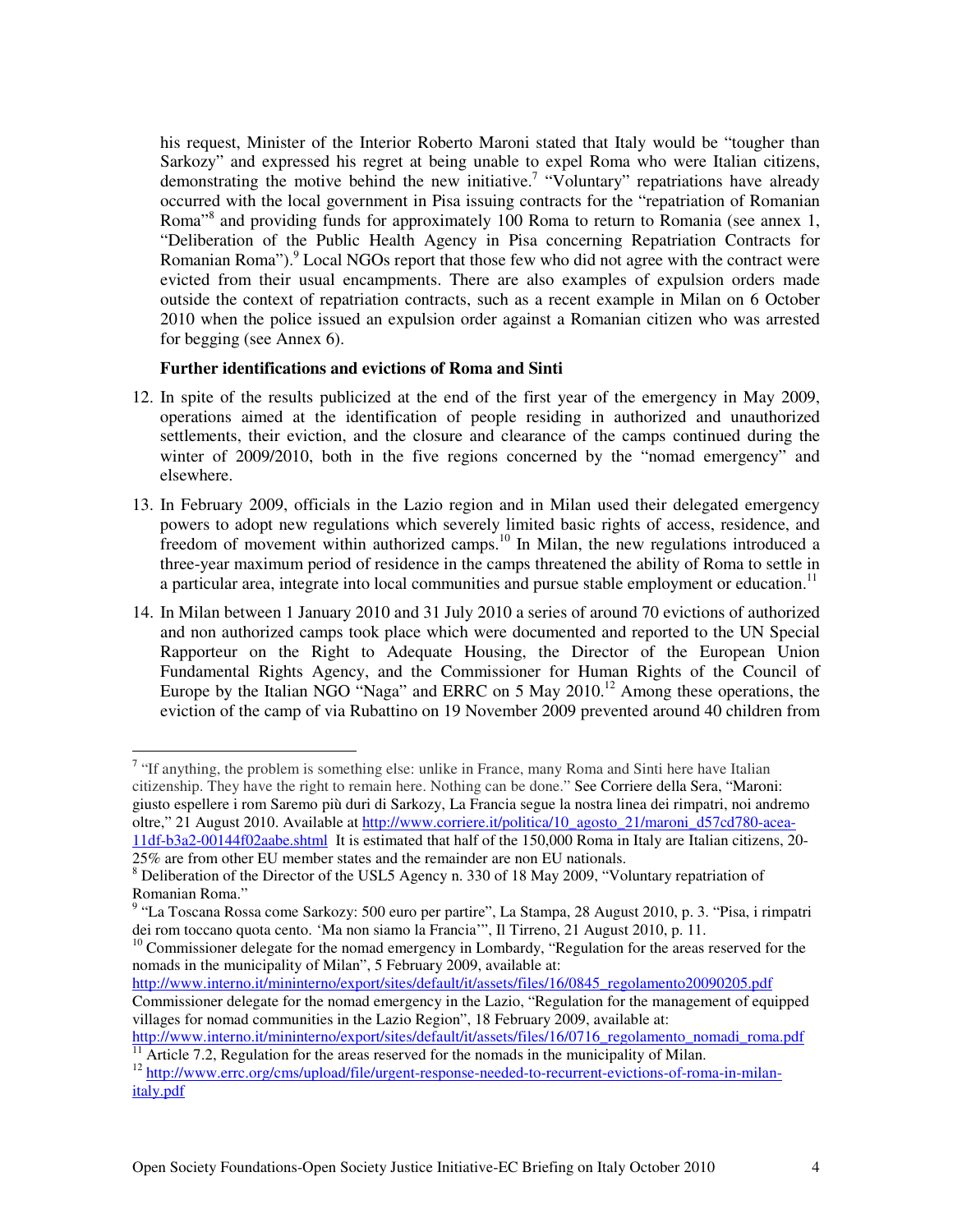continuing to attend school. In July 2010, school teachers in Milan complained that most of the Roma children enrolled failed to progress into the next class due to the number of absences from school caused by the recurrent evictions.<sup>13</sup>

- 15. In September 2010, the municipality of Milan issued orders evicting 120 Roma from the authorized camp of *via Idro*, relying on Article 12 of the new regulations, which prohibits those with previous convictions and their family members from residing in authorised camps. Eviction orders targeted individuals who had already served their sentence, together with their children (see Annex 2 "Eviction letter for minors at *via Idro*"). In Rome, the new "Disciplinary code for residence in nomad camps" (Annex 3) drafted to implement the measures requiring regulation of camps introduced in February 2009 explicitly foresees restrictions to freedom of movement within the camps and provides for outsourced security checks and monitoring of individuals trying to gain access to the authorised camps.<sup>14</sup> Articles 9 and 11 of the Milan regulations provide for similar identity checks and limitations on access to camps.
- 16. In Rome, cooperation between the commissioner delegate for the emergency and the local mayor led to the adoption of a "Nomad Plan" in July 2009.<sup>15</sup> This plan foresees the "transfer" of around 6,000 camp inhabitants to 13 new out-of-town villages to be built by the municipality. On the basis of this new plan, two among the biggest unauthorized camps of Rome were evicted in the fall and winter: Casilino No 700 – around 400 inhabitants – on 11 November 2009, and Casilino No 900 – around 700 inhabitants – on 19 January 2010. As of July 2010 the municipality of Rome had not yet provided any location for the thirteen new villages, which have been promised for a number of years.<sup>16</sup> Rather, a call for regions and towns to make a bid to host the new villages was launched only in May  $2010$ <sup>17</sup>. In the meantime, some 200 people were moved to the Centre for the Reception of Refugees (CARA) at Castelnuovo di Porto or to existing overcrowded authorized camps in the outskirts of Rome, all of which are now overcrowded, such as the camp of Salone. The impact and possible consequences of Rome's "Nomad plan" were highlighted by Amnesty International in a report published in March 2010 (see Annex 5, "Summary of Reports by International Bodies and NGOs on the situation in Italy").
- 17. The prorogation of the nomad emergency had a spill-over effect even on those regions which were not originally nor officially targeted by the emergency powers. In Tuscany, for instance, a camp close to the city of Florence (Sesto Fiorentino) and hosting around 190 Roma was cleared without notice on 15 January 2010, i.e. in the coldest season of the year. On 19 January 2010, Roma camps were forcibly closed in Pisa, where also the "Città sottili"<sup>18</sup> program – frequently

<sup>13</sup> "Rom bocciati per troppe assenze", *Avvenire*, 15 July 2010.

<sup>&</sup>lt;sup>14</sup> Article 5.1 and 6 of Annex 3 "Disciplinary code for residence in authorised camps Rome".

<sup>15</sup> Municipality of Rome, *Piano Nomadi*, 2009

http://www.comune.roma.it/was/repository/ContentManagement/information/N869782002/piano%20nomadi %20schede.pdf

<sup>16</sup> Clough Marinaro, Isabella, 'Between Surveillance and Exile: Biopolitics and the Roma in Italy', *Bulletin of Italian Politics*, Vol. 1, No. 2, 2009, 265-87.

<sup>&</sup>lt;sup>17</sup> http://www.iltempo.it/roma/cronaca\_locale/roma/2010/05/05/1155503piano\_nomadi\_resta\_alto\_mare.shtml

<sup>&</sup>lt;sup>18</sup> Vitale, Tommaso (ed.), *Le Politiche Possibili: Abitare le città con i rom e i sinti*, Carocci, 2009; Enwereuzor, Udo and Laura Di Pasquale (COSPE), *RAXEN Thematic Study - Housing Conditions of Roma and Travellers – Italy*, March 2009 http://www.cospe.it/uploads/documenti/allegati/roma\_housing\_final.pdf ;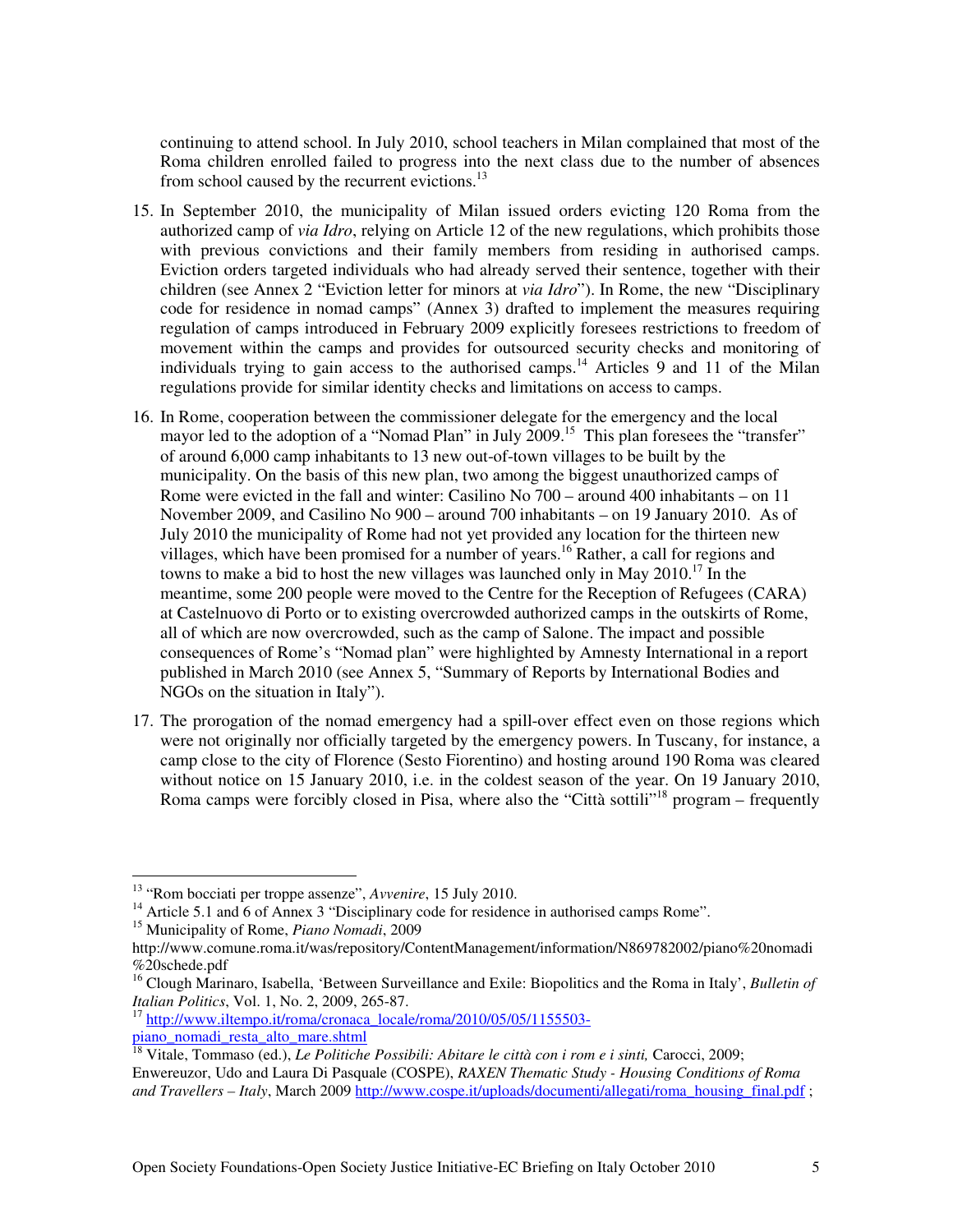referred to as a best practice of inclusive housing for the Roma community – was terminated.<sup>19</sup> The local government in Pisa has also established the repatriation project mentioned at paragraph 11 above and targeted at Roma from Romania, whereby around 100 people agreeing to be repatriated were given a 500 euro grant.

## **The 2009 Security Package: an increasingly uncertain legal status for the Roma**

- 18. In July 2009 the Italian government adopted the "Security Package" which criminalized irregular entry into Italy and stay without a valid residence permit.<sup>20</sup> The combined application of the Security Package and the Nomad emergency decree of May 2008 caused great legal uncertainty for the Roma and Sinti living in Italy, leaving Roma – both those born in Italy but *de facto* stateless and those from non-EU countries – liable to criminal prosecution and expulsion. Many camp inhabitants have an irregular immigration status either because they failed to have their permit of stay renewed or because they are *de facto* stateless – i.e. they were born in Italy but failed to apply for Italian or other citizenship in sufficient time and consequently do not hold any passport. An address in a nomad camp is often not considered as sufficient proof of residence by public administration to release permits of stay, or to accept citizenship applications, or to accept administrative applications to be declared stateless. Law 94/ 2009 raised the requirements on adequacy of housing which are necessary to obtain a regular permit of stay, making it very difficult for the inhabitants of "nomad camps" to meet the new requirements.
- 19. As a consequence of the Roma census pursued since May 2008, public authorities have been able to collect detailed information on those camp residents with an irregular or undetermined legal status. According to the norms of the "Security package" all third country nationals who are irregular residents are subject to criminal prosecutions, fines and eventually expulsion orders. Thus, many of those who have been subjected to the census continue to live with an unclear legal status, with the threat that the government or police may use the census data to prosecute or expel them.
- 20. Since late 2009, local authorities in Rome and Naples have been advising Roma to file applications for humanitarian protection, in an attempt to overcome the legal uncertainty deriving from the combination of the two measures mentioned above. For example, after the last round of evictions in Rome, around 300 Roma from Casilino No 900 and 200 Roma from the Salone encampment were encouraged to file applications for humanitarian protection. In Naples, humanitarian stay permits were released to Roma residing in the camp of Scampia in spring  $2010<sup>21</sup>$  However, the grant of humanitarian protection is at the discretion of the territorial commissions charged with examining the applications or the police headquarters. Permits of stay released on the ground of humanitarian protection are short term (one year) and thus inadequate for most of those Roma who had resided in the camps for a number of years.
- 21. The legal situation of a wide portion of those who have been identified is still highly uncertain. It is in the power of the local government to withdraw humanitarian protection for Roma *en masse*, leaving them subject to criminal sanction and immediate expulsion.

 $\frac{1}{19}$ 

http://www.pisanotizie.it/index.php/news/news\_20091117\_chiusura\_citta\_sottili\_commento\_africa\_insieme.h tml

 $^{20}$  Law No 94/2009 on Provisions Relating to Public Safety of 15 July 2009.

<sup>21</sup> http://www.migrantiblog.it/blog/2009/11/06/roma-permesso-di-soggiorno-per-protezione-umanitaria-ainomadi-senza-precedenti-penali/ ; Interview with Gabriella Bianchi, June 2010; Interview with Francesca Saudino, July 2010.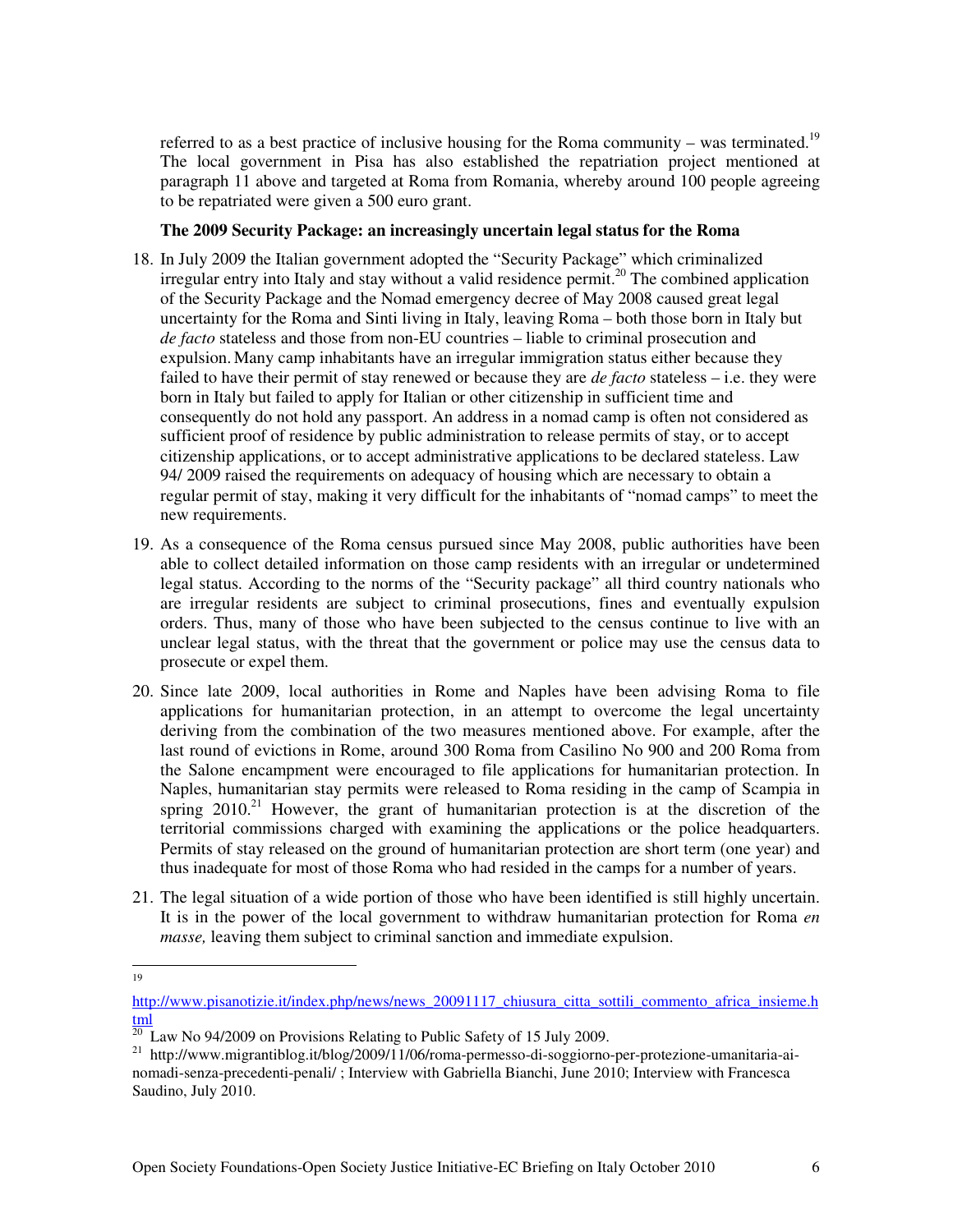#### **The Roma Census: continued collection and retention of sensitive ethnic data**

- 22. As outlined above, the authorities have continued to collect information about Roma on the basis of delegated emergency powers, despite the fact that the Ministry of the Interior published supposedly final results of the Roma census in October 2008. The ongoing Roma census has not been overseen by any privacy authority, and the data collection process has changed from that which was scrutinized and authorized by both the European Commission and the Italian Privacy Watchdog, as set out in the implementing guidelines adopted on 17 July 2008.<sup>22</sup>
- 23. In addition, at no time in the past two years has the government or any of the five prefects released any information as to how the data collected in the Roma census has since been processed – whether by the police, the municipalities, or the Red Cross – and for what purpose. In Rome, the prefect to whom the emergency powers were delegated in 2008, Mr Mosca, outsourced the census operation to the Italian Red Cross, and outsourced the data analysis to a private research centre, the *Istituto Tagliacarne* in Rome. To date, however, there is no publicly available information as to how the census data for Rome has been processed since its collection.<sup>23</sup> The *Istituto Tagliacarne* has not released any report on the Roma census in Rome. In addition, it is unclear whether the Red Cross continued to supervise or be involved in the further identity checks and registration procedures carried out in 2009/2010, after the removal of Mr Mosca from his position as prefect.
- 24. The lack of information with regard to the processing of the sensitive ethnic data that was collected has caused serious concerns among the population which was identified. Essentially, the Italian government has collected a secret dossier with the details of all Roma in the country, with no indication as to what is being done with the information. Without this information it is impossible for Roma to access or modify their personal data. Applications have been made to the Italian Privacy Authority for information about the data but have not yet produced any results (see paragraph 4 above).

 $22$  Guidelines to implement the Ordinances 3676, 3677, 3678 of 30 May 2008 concerning the encampments of nomadic communities in the regions of Campania, Lazio and Lombardy, 17 July 2008.

<sup>23</sup> Interview with the Prefect of Rome: «Facciamoli lavorare, anche come sciuscià», *Il Sole 24 ore,* 13 August 2008. http://www.ilsole24ore.com/art/SoleOnLine4/Italia/2008/08/rom-intervista-prefettoroma.shtml?uuid=5bbf9e52-6901-11dd-8589-ac9f26a918da&DocRulesView=Libero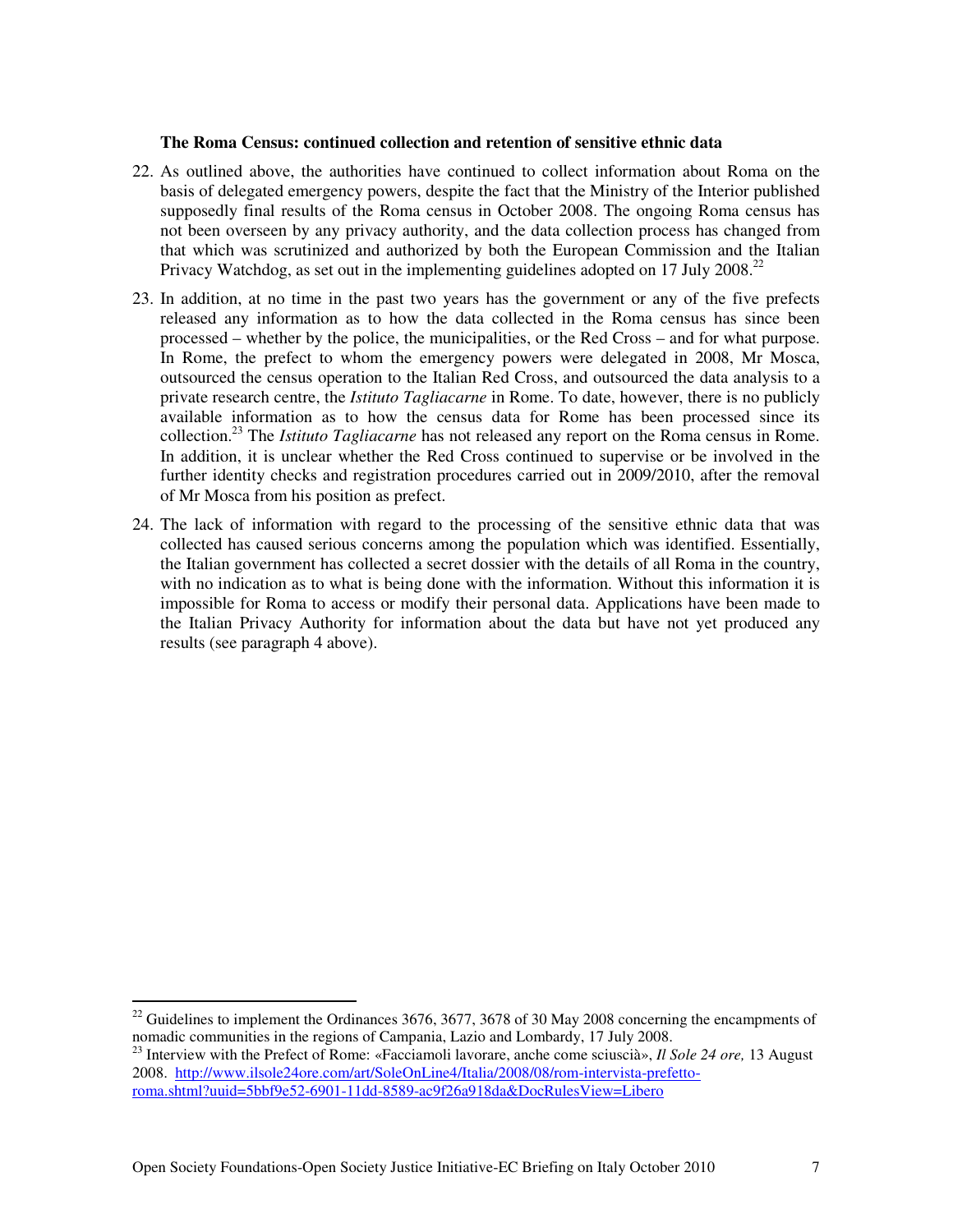## **Challenging the Emergency decree: ineffective domestic judicial remedies**

- 25. In the past two years, the violations of European Union law mentioned in the ERRC-OSJI-OsservAzione joint memorandum – the EU Race Equality Directive and the EU Data Protection Directive – together with the same issues under domestic law, have been raised in complaints made against the Emergency Decree before Italian courts. The complaints were filed either by individual complainants supported by national or international NGOs or, collectively, by domestic NGOs. Overall, five complaints have been filed in domestic courts in 2008, and one with the European Committee for Social Rights.<sup>24</sup> As of June 2009, three of the domestic proceedings have been dismissed<sup>25</sup> and two are still ongoing.<sup>26</sup>
- 26. As regards the court decisions in the three cases that have been dismissed, one of the cases was dismissed on formal grounds (Mantova) and two on substantive grounds. The two ongoing complaints were filed in 2008 and are still awaiting a first instance judgment in spite of the supposedly precautionary nature of the antidiscrimination procedure, which purports to ensure that antidiscrimination cases are expedited.
- 27. The European Court of Human Rights has recently criticized the failure of Italian courts to consider the substance of claims for discrimination, finding a violation of Article 6 ECHR. In the case of *Udorovic v Italy* the applicants were Roma who had been subjected to a process of identification and forced eviction during the previous "Nomad emergency" at the end of the 1990s. They commenced proceedings alleging that the action of the government that was targeted specifically against Roma was discriminatory and unlawful. The Italian courts refused to consider the discrimination aspect of the case. In its judgment of May 2010, the Court concluded that there was a violation of Article 6 because the Italian courts had failed to determine the discrimination aspect of the claim. $27$
- 28. In the legal challenges to the Nomad Emergency Decree of 2008, the Italian courts have continued to avoid dealing with the discrimination aspects of the claim, concluding that as the process was not intentionally directed against Roma, but only happened to effect only Roma, then it was not discriminatory. The Italian courts have declined to give any ruling on the EU law aspects of the claim.
- 29. In contrast, the Neapolitan tribunal for minors who had to judge the alleged baby kidnapper of Ponticelli – the last episode of crime imputed to Roma which prompted the adoption of the NED in  $2008^{28}$  – only took a few months to reach decisions in first and second instance. The court convicted the accused, a Roma girl, remarking that the defendant "is completely inserted in the schemes of the Roma culture".<sup>29</sup>

18 October 2010

http://www.asgi.it/content/documents/dl08072302.ricorsorommn.pdf,

http://sucardrom.blogspot.com/2008/07/milano-denunciato-il-governo-italiano.html

<sup>24</sup> *Centre on Housing Rights and Evictions (COHRE ) v. Italy*, (No. 58/2009).

<sup>&</sup>lt;sup>25</sup> Tribunale di Roma, 8 February 2009, r.g. 4766/08; Tribunale di Mantova, 21 Aprile 2009, r.g. 458/09; Tribunale di Milano, 8 February 2010, 49050/2008. The texts of some of these complaints are available on the web: http://www.progettodiritti.it/upload/ricorsorom.pdf,

 $\frac{26}{10}$  Tribunale Amministrativo Regionale del Lazio, r.g. 6400/2009. Tribunale di Milano, r.g. 59283/2008.

<sup>27</sup> *Udorovic v. Italy,* ECtHR, Judgment of 18 May 2010.

<sup>&</sup>lt;sup>28</sup> FRA 2008 "Incident Report - Violent Attacks against Roma in the Ponticelli District of Naples, Italy". Vienna: European Union Fundamental Rights Agency.

<sup>&</sup>lt;sup>29</sup> Tribunal of minors of Naples, 29 September 2009, r.g. 136/09.